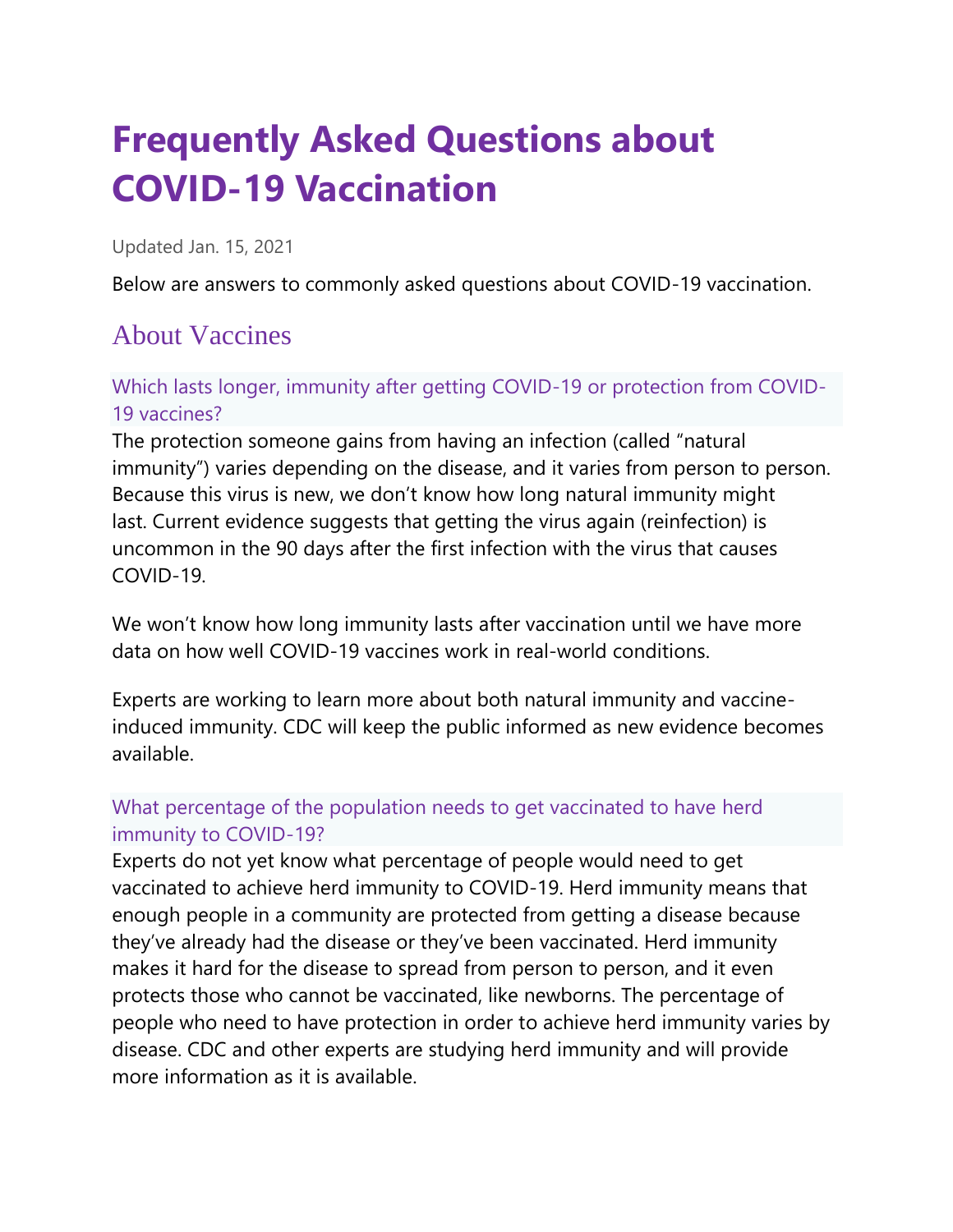#### What are the ingredients in COVID-19 vaccines?

The two COVID-19 vaccines currently available in the United States do **not** contain eggs, preservatives, or latex. For a full list of ingredients, please see each vaccine's Fact Sheet for Recipients and Caregivers:

- [Pfizer-BioNTech COVID-19 vaccineexternal](https://www.fda.gov/media/144414/download) icon
- [Moderna COVID-19 vaccineexternal](https://www.fda.gov/media/144638/download) icon

#### Who is paying for the COVID-19 vaccines?

Vaccine doses purchased with U.S. taxpayer dollars will be given to the American people at no cost. However, vaccination providers can charge an administration fee for giving someone the shot. Vaccination providers can be reimbursed for this by the patient's public or private insurance company or, for uninsured patients, by the Health Resources and Services Administration's Provider Relief Fund. No one can be denied a vaccine if they are unable to pay the vaccine administration fee.

#### How is CDC making COVID-19 vaccine recommendations?

When the Food and Drug Administration authorizes or approves a new COVID-19 vaccine, the [Advisory Committee on Immunization Practices \(ACIP\)](https://www.cdc.gov/vaccines/acip/index.html) quickly holds a public meeting to vote on whether to recommend the vaccine. Based on input from ACIP, CDC then publishes vaccine recommendations in the *[Morbidity and](https://www.cdc.gov/vaccines/hcp/acip-recs/vacc-specific/covid-19.html)  [Mortality Weekly Report](https://www.cdc.gov/vaccines/hcp/acip-recs/vacc-specific/covid-19.html)*.

ACIP and CDC are also making recommendations for who should be offered [COVID-19 vaccine first](https://www.cdc.gov/coronavirus/2019-ncov/vaccines/recommendations.html) when supplies are limited. While CDC makes recommendations for who should be offered COVID-19 vaccine first, each state has its own plan for vaccine prioritization, distribution, and allocation. Please contact your [state health department](https://www.cdc.gov/coronavirus/2019-ncov/php/open-america/hd-search/index.html) for more information on its plan for COVID-19 vaccination.

Learn more about how [CDC is making COVID-19 vaccine recommendations.](https://www.cdc.gov/coronavirus/2019-ncov/vaccines/recommendations-process.html)

# **Getting Vaccinated**

When will it be my turn to get a COVID-19 vaccine?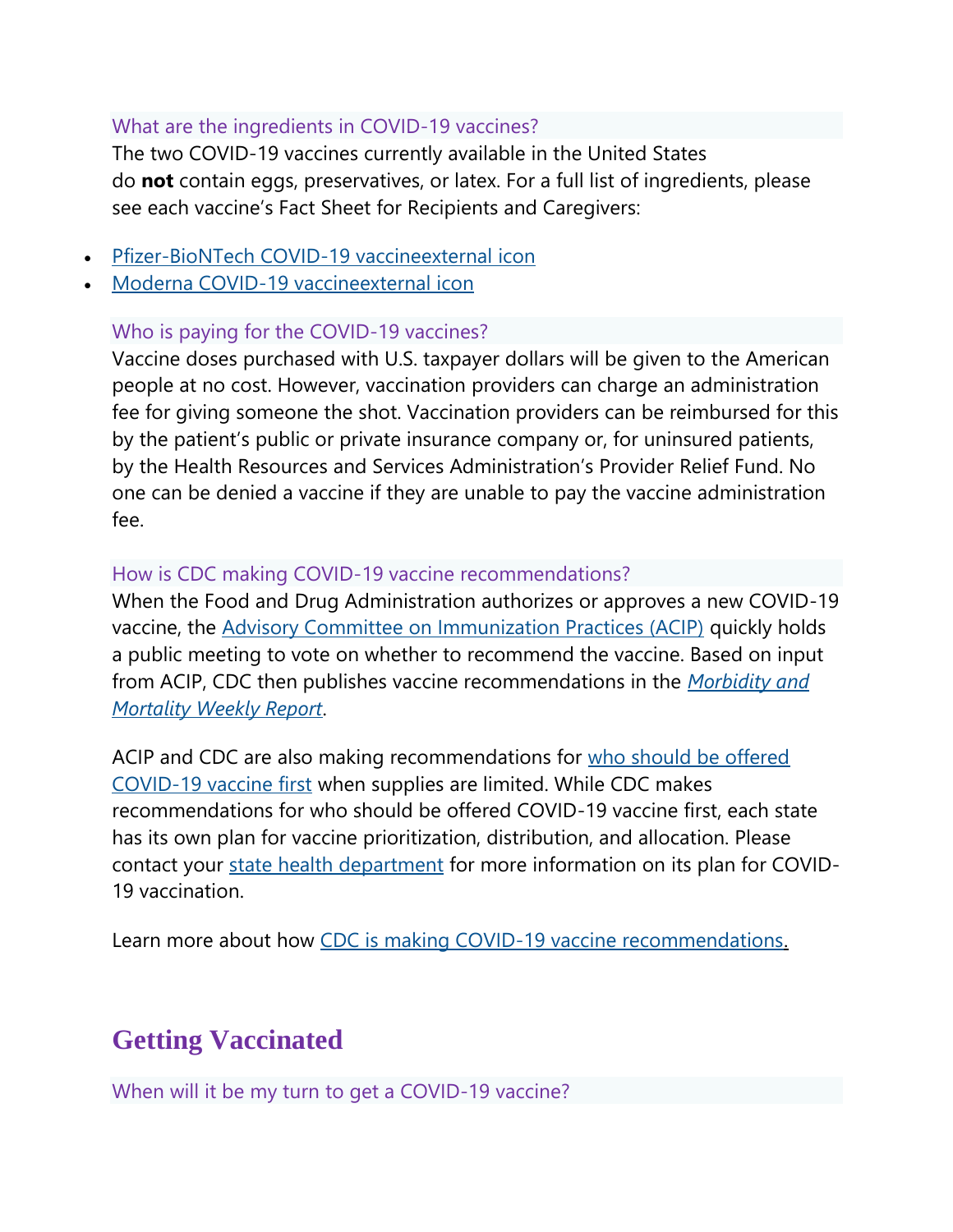Because the supply of COVID-19 vaccine in the United States is currently limited, CDC is providing recommendations to federal, state, and local governments about who should be vaccinated first. CDC's recommendations are based on those of the Advisory Committee on Immunization Practices (ACIP), an independent panel of medical and public health experts.

Each state has its own plan for deciding which groups of people will be vaccinated first. You can contact your [state health department](https://www.cdc.gov/coronavirus/2019-ncov/php/open-america/hd-search/index.html) for more information on its plan for COVID-19 vaccination.

The goal is for everyone to be able to get a COVID-19 vaccination easily as soon as large quantities of vaccine are available. As the vaccine supply increases, more groups will be added to receive vaccination. Learn more about [CDC](https://www.cdc.gov/coronavirus/2019-ncov/vaccines/recommendations.html)  [recommendations for who should get vaccinated first.](https://www.cdc.gov/coronavirus/2019-ncov/vaccines/recommendations.html)

### What can I do now to help protect myself from getting COVID-19 until I am able to get a vaccine?

To protect yourself, follow these recommendations:

- Wear a mask over your nose and mouth
- Stay at least 6 feet away from others
- Avoid crowds
- Avoid poorly ventilated spaces
- Wash your hands often

Get more information about these and other steps you can take to protect [yourself and others from COVID-19.](https://www.cdc.gov/coronavirus/2019-ncov/prevent-getting-sick/index.html)

### If I have already had COVID-19 and recovered, do I still need to get vaccinated with a COVID-19 vaccine?

Yes. Due to the severe health risks associated with COVID-19 and the fact that reinfection with COVID-19 is possible, you should be vaccinated regardless of whether you already had COVID-19 infection. If you were treated for COVID-19 symptoms with monoclonal antibodies or convalescent plasma, you should wait 90 days before getting a COVID-19 vaccine. Talk to your doctor if you are unsure what treatments you received or if you have more questions about getting a COVID-19 vaccine.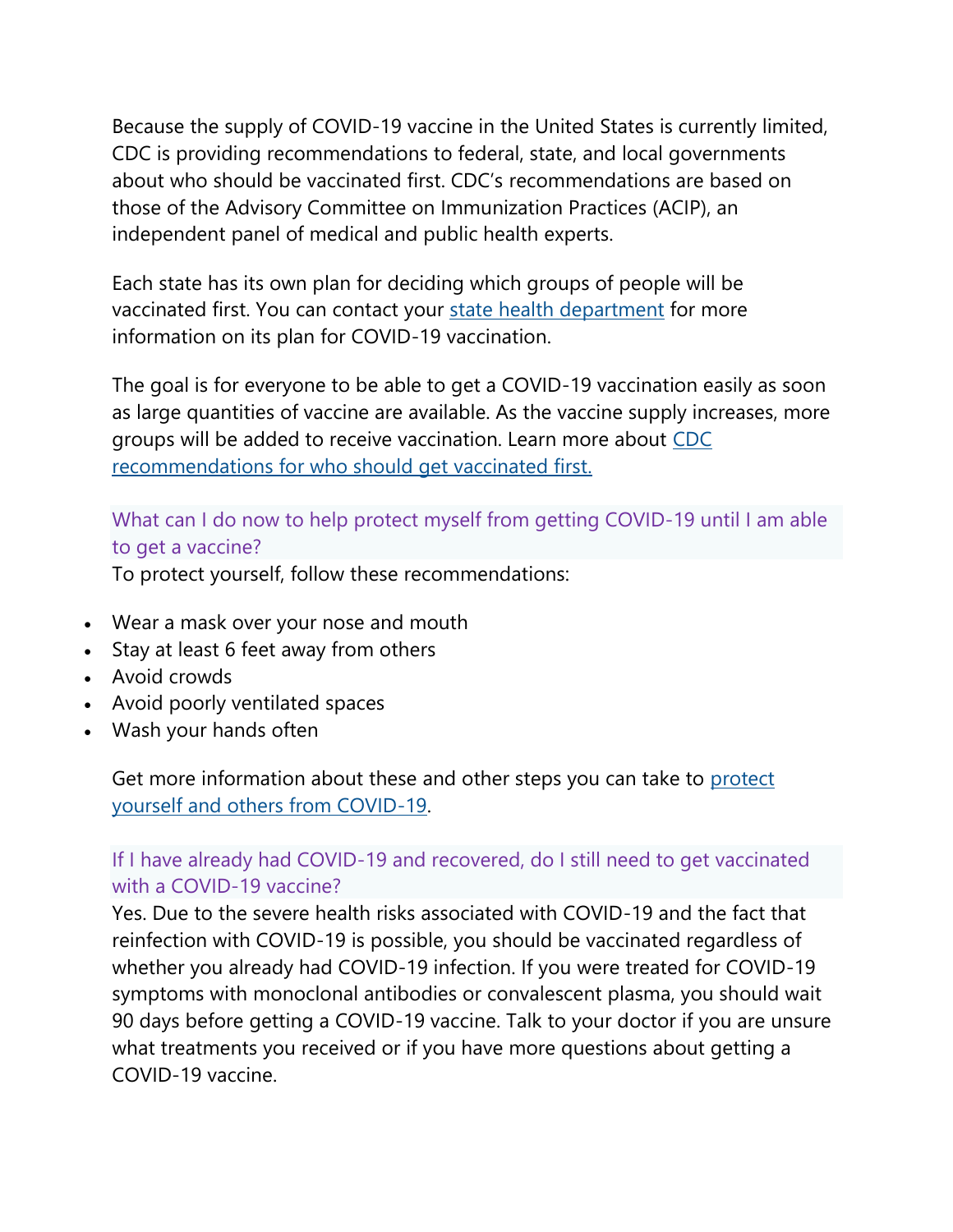Experts do not yet know how long someone is protected from getting sick again after recovering from COVID-19. The immunity someone gains from having an infection, called "natural immunity," varies from person to person. It is rare for someone who has had COVID-19 to get infected again. It also is uncommon for people who do get COVID-19 again to get it within 90 days of when they recovered from their first infection. We won't know how long immunity produced by vaccination lasts until we have more data on how well the vaccines work.

Both natural immunity and vaccine-induced immunity are important aspects of COVID-19 that experts are working to learn more about, and CDC will keep the public informed as new evidence becomes available.

#### Will I be required to get vaccinated for work?

The federal government does not mandate (require) vaccination for individuals. For some healthcare workers or essential employees, a state or local government or employer, for example, may require or mandate that workers be vaccinated as a matter of state or other law. Check with your employer to see if they have any rules that apply to you.

#### Do I need to wear a mask and avoid close contact with others if I have gotten 2 doses of the vaccine?

Yes. Not enough information is currently available to say if or when CDC will stop recommending that people [wear masks](https://www.cdc.gov/coronavirus/2019-ncov/prevent-getting-sick/diy-cloth-face-coverings.html) and [avoid close contact with others](https://www.cdc.gov/coronavirus/2019-ncov/prevent-getting-sick/social-distancing.html) to help prevent the spread of the virus that causes COVID-19.

Experts need to understand more about the protection that COVID-19 vaccines provide in real-world conditions before making that decision. Other factors, including how many people get vaccinated and how the virus is spreading in communities, will also affect this decision. We also don't yet know whether getting a COVID-19 vaccine will prevent you from spreading the virus that causes COVID-19 to other people, even if you don't get sick yourself. CDC will continue to update this page as we learn more.

While experts learn more about the protection that COVID-19 vaccines provide under real-life conditions, it will be important for everyone to continue using **all the tools** available to help stop this pandemic.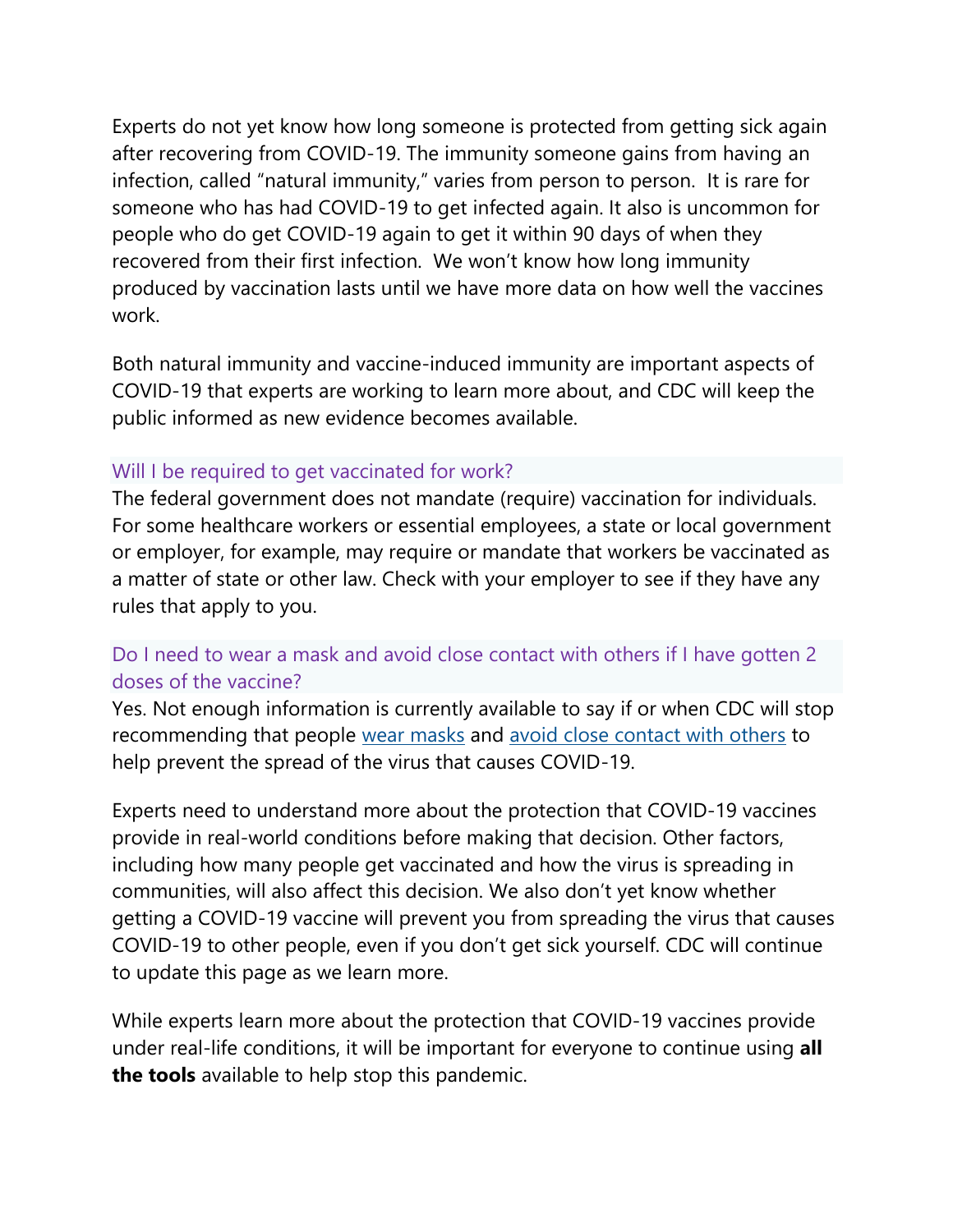To protect yourself and others, follow these recommendations:

- Wear a mask over your nose and mouth
- Stay at least 6 feet away from others
- Avoid crowds
- Avoid poorly ventilated spaces
- Wash your hands often

Together, COVID-19 vaccination and following CDC's recommendations for [how](https://www.cdc.gov/coronavirus/2019-ncov/prevent-getting-sick/prevention.html)  [to protect yourself and others](https://www.cdc.gov/coronavirus/2019-ncov/prevent-getting-sick/prevention.html) will offer the best protection from getting and spreading COVID-19.

#### How many shots of COVID-19 vaccine will be needed?

The currently authorized vaccines to prevent COVID-19 in the United States require 2 shots to get the most protection:

- [Pfizer-BioNTech](https://www.cdc.gov/coronavirus/2019-ncov/vaccines/different-vaccines/Pfizer-BioNTech.html) doses should be given 3 weeks (21 days) apart
- [Moderna](https://www.cdc.gov/coronavirus/2019-ncov/vaccines/different-vaccines/Moderna.html) doses should be given 1 month (28 days) apart

You should **get your second shot as close to the recommended 3-week or 1 month interval as possible.** However, there is no maximum interval between the first and second doses for either vaccine. You should **not** get the second dose earlier than the recommended interval.

Additional COVID-19 vaccines are in Phase 3 clinical trials. Learn more [about the](https://www.cdc.gov/coronavirus/2019-ncov/vaccines/different-vaccines.html)  [different COVID-19 vaccines.](https://www.cdc.gov/coronavirus/2019-ncov/vaccines/different-vaccines.html)

#### Can I get a COVID-19 vaccine at the same time as another vaccine?

Wait at least 14 days before getting any other vaccine, including a flu or shingles vaccine, if you get your COVID-19 vaccine first. And if you get another vaccine first, wait at least 14 days before getting your COVID-19 vaccine.

If a COVID-19 vaccine is inadvertently given within 14 days of another vaccine, you do **not** need to restart the COVID-19 vaccine series; you should still complete the series on schedule. When more data are available on the safety and effectiveness of COVID-19 vaccines administered simultaneously with other vaccines, CDC may update this recommendation. this recommendation may be updated.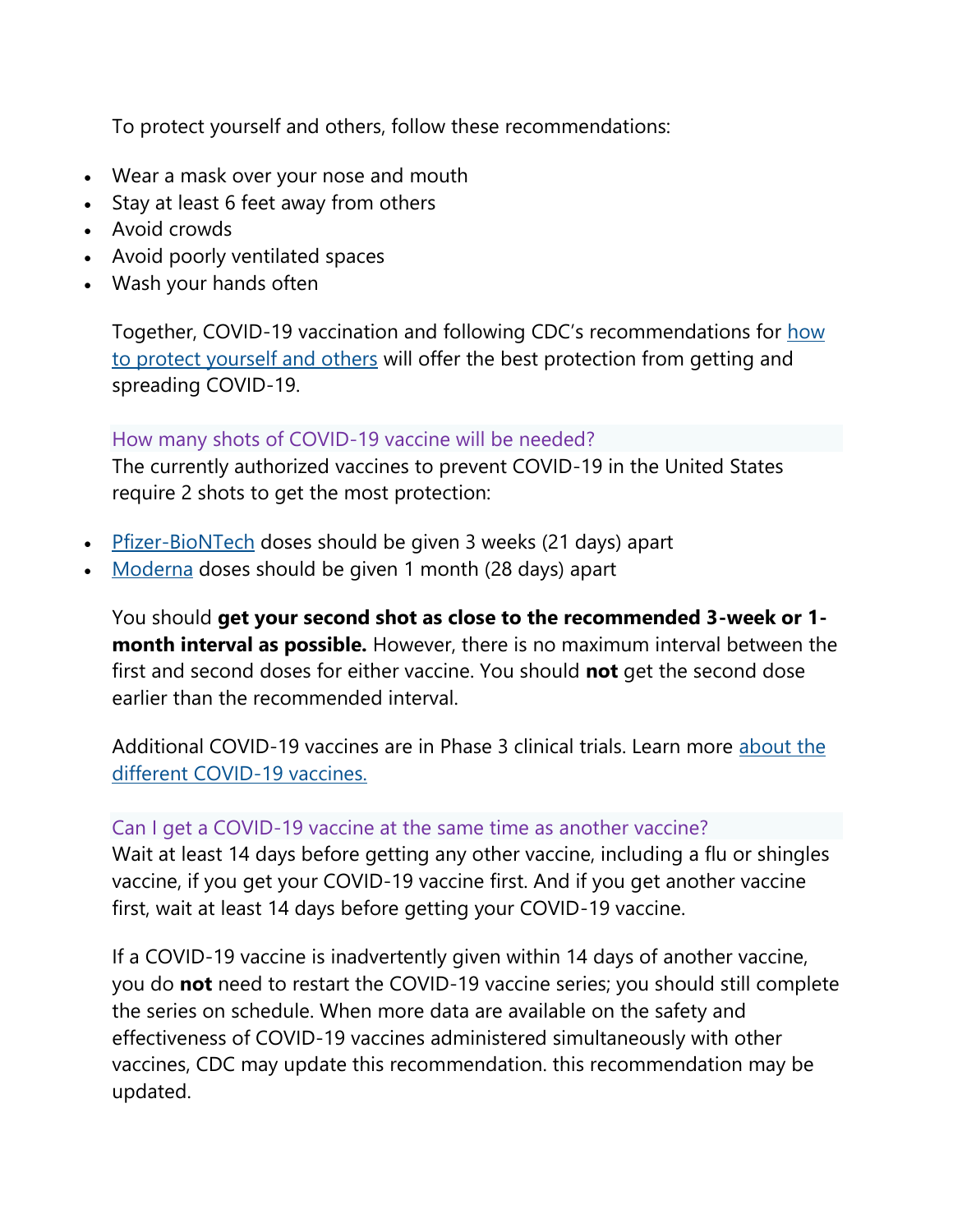# **Vaccine Distribution**

When will COVID-19 vaccines be widely available in the United States? Manufacturing very large quantities of vaccine takes time. The goal is for everyone to be able to easily get a COVID-19 vaccine when large quantities are available for distribution.

CDC and the Advisory Committee on Immunization Practices have published recommendations for which groups should be vaccinated first to help guide decisions about how to distribute limited initial supplies of COVID-19 vaccine.

CDC makes recommendations for who should be offered COVID-19 vaccine first, and each state has its own plan to prioritize, distribute, and allocate vaccine. Learn more about [how CDC makes vaccine recommendations.](https://www.cdc.gov/coronavirus/2019-ncov/vaccines/recommendations-process.html) As more vaccines are authorized for use in the United States and the supply of vaccines increases, several thousand vaccination locations will be available, such as doctors' offices, retail pharmacies, hospitals, and federally qualified health centers. Please contact your [state health department](https://www.cdc.gov/coronavirus/2019-ncov/php/open-america/hd-search/index.html) for more information on its plan for COVID-19 vaccination.

# What can I do now to help protect myself from getting COVID-19 until I am able to get a vaccine?

To protect yourself and others, follow these recommendations:

- Wear a mask over your nose and mouth
- Stay at least 6 feet away from others
- Avoid crowds
- Avoid poorly ventilated spaces
- Wash your hands often

Get more information about these and other steps you can take to protect [yourself and others from COVID-19.](https://www.cdc.gov/coronavirus/2019-ncov/prevent-getting-sick/index.html)

### What is being done to distribute COVID-19 vaccines?

The federal government oversees a centralized system to order, distribute, and track COVID-19 vaccines. All vaccines are ordered through CDC. Vaccination providers receive vaccines from CDC's centralized distributor or directly from a vaccine manufacturer.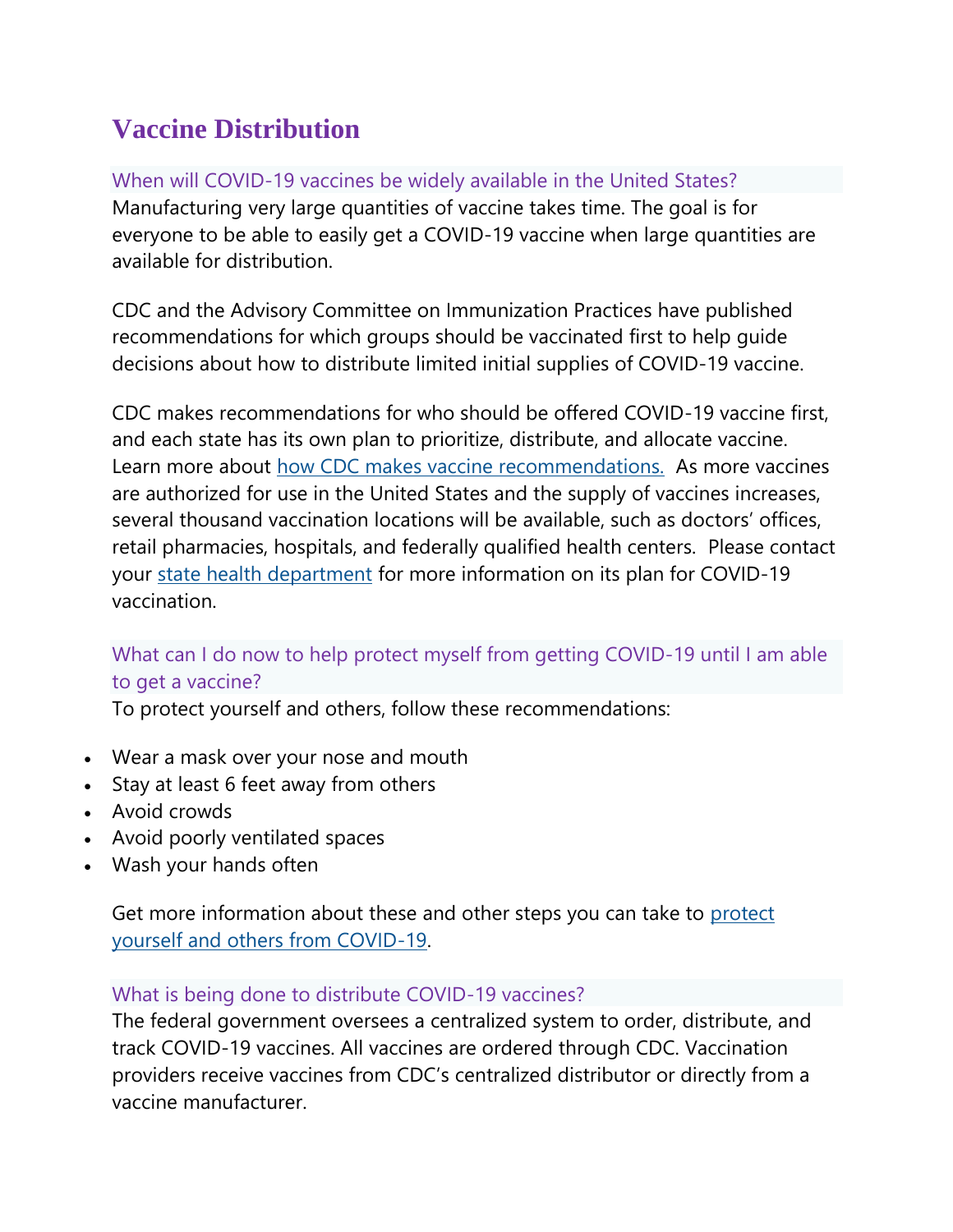[Two vaccines are authorized and recommended](https://www.cdc.gov/coronavirus/2019-ncov/vaccines/different-vaccines.html) to prevent COVID-19 in the United States. Other COVID-19 vaccine candidates are in development, and clinical trials are being conducted at the same time as large-scale manufacturing.

The implementation of COVID-19 vaccine distribution involved detailed planning focusing on every step of the process including:

- Establishing and testing logistical plans with manufacturers and commercial partners that are part of CDC's centralized COVID-19 vaccine delivery system
- Coordinating the distribution of vaccines and needed supplies from centralized locations
- Developing processes for ordering additional doses of the vaccine after the first supply has been shipped
- Receiving, storing, and handling vaccines properly at very specific temperatures
- Deciding who should receive a vaccine first, based on national recommendations, if there are not enough doses of the vaccine for everyone
- Giving the vaccines safely during an ongoing pandemic
- Reporting on vaccine inventory, administration, and safety using a variety of new and enhanced data systems
- Expanding safety surveillance through new systems and additional information sources, as well as scaling up existing safety monitoring systems
- Developing plans to assess vaccine effectiveness, which means how well the vaccines protect against COVID-19 under real-life conditions
- Making sure the public, healthcare providers, state and local health departments and others receive timely, credible, clear communication about all aspects of the vaccination program

A safe and effective COVID-19 vaccine is a critical component of the U.S. strategy to reduce COVID-19-related illnesses, hospitalizations, and deaths. The U.S. government's goal is to have enough COVID-19 vaccine doses for all people in the United States who choose to be vaccinated.

#### Who has CDC worked with to plan for the distribution of COVID-19 vaccines?

**State, tribal, territorial, and local jurisdictions**: CDC worked with state, tribal, territorial, and local jurisdictions on the development of COVID-19 vaccination plans for their respective areas. CDC released a playbook on September 16, 2020, to provide specific information to consider during vaccination plan development.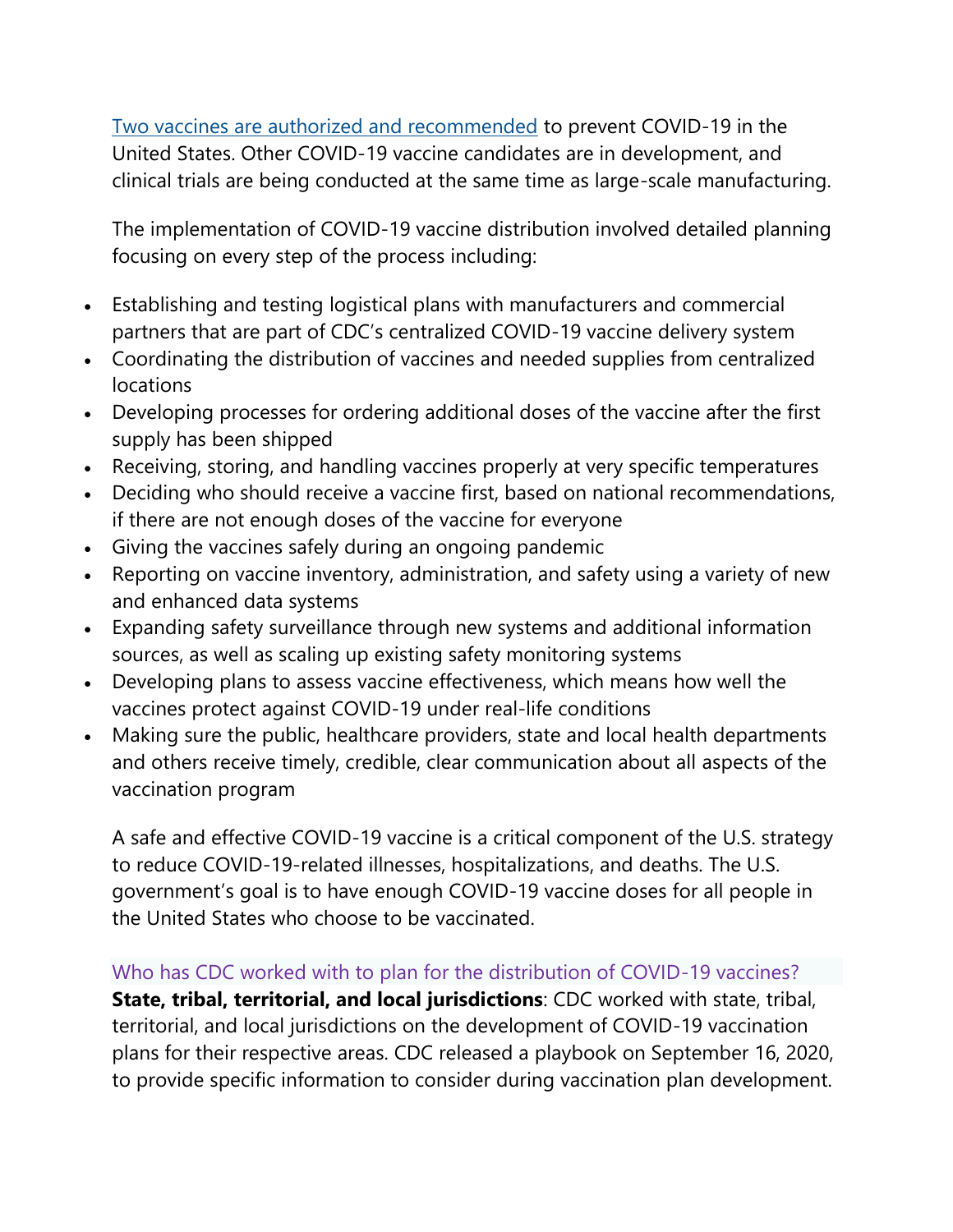The playbook is updated periodically to provide jurisdictions with the latest information.

**Private partners and federal agencies:** CDC has worked with private partners, such as chains and networks of independent pharmacies, and other federal agencies (e.g., the Indian Health Service) on plans for wider distribution of COVID-19 vaccines. For example, CDC is working with pharmacies to offer on-site COVID-19 vaccination services for residents in long-term care settings, such skilled nursing facilities, nursing homes, and assisted living facilities, where most residents are over 65 years of age.

How is CDC making sure people can make informed decisions about getting vaccinated when COVID-19 vaccines are widely distributed and available? CDC is working with partners across the country to make sure people have the information they need to make informed decisions and be confident in deciding to get vaccinated. CDC's key priorities are:

- **Regularly sharing clear and accurate information** with people to make sure they understand the risks and benefits of getting vaccinated and can make informed decisions
- **Helping healthcare personnel feel confident** in their decision to get a COVID-19 vaccine
- **Helping healthcare providers** answer their patients' questions about the vaccine
- **Engaging communities and individuals equitably and inclusively** to ensure that people have opportunities to ask questions and get clear, accurate information about COVID-19 vaccines

# **Vaccine Safety**

Learn more about how CDC is ensuring the safety of COVID-19 vaccines in the [United States.](https://www.cdc.gov/coronavirus/2019-ncov/vaccines/safety.html)

#### Are COVID-19 vaccines safe?

All the COVID-19 vaccines being used have gone through rigorous studies to ensure they are as safe as possible. Systems that allow CDC to watch for safety issues are in place across the entire country.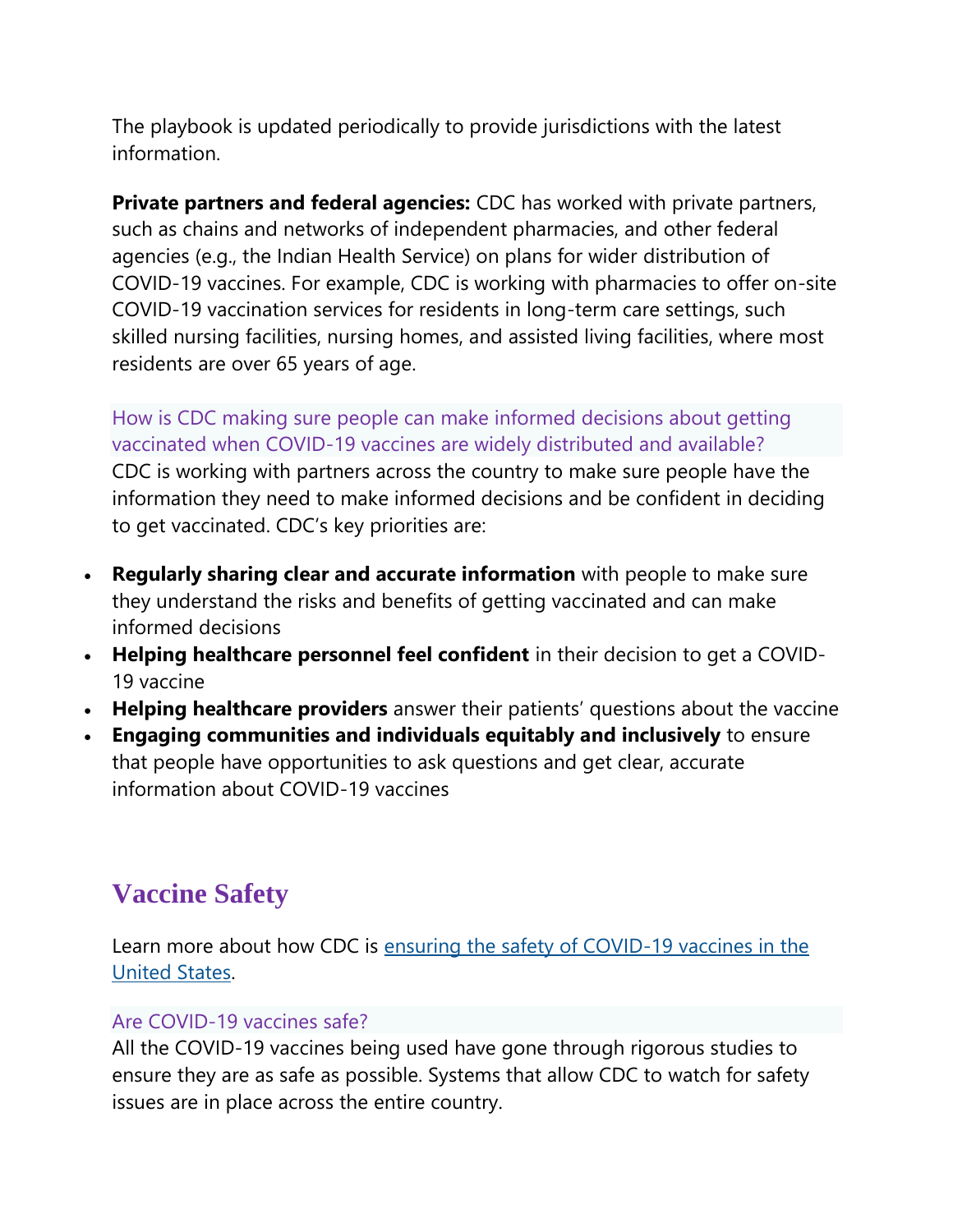The U.S. Food and Drug Administration (FDA) has granted Emergency Use Authorizations for COVID-19 vaccines that have been shown to meet rigorous safety criteria and be effective as determined by data from the [manufacturers](https://www.cdc.gov/vaccines/covid-19/info-by-product/index.html) and findings from large clinical trials. [Watch a video describing the emergency use](https://www.youtube.com/watch?v=iGkwaESsGBQ)  [authorization.](https://www.youtube.com/watch?v=iGkwaESsGBQ) Clinical trials for all vaccines must first show they meet rigorous criteria for safety and effectiveness before any vaccine, including COVID-19 vaccines, can be authorized or approved for use. The known and potential benefits of a COVID-19 vaccine must outweigh the known and potential risks of the vaccine. Learn more about [how federal partners are ensuring the safety of](https://www.cdc.gov/coronavirus/2019-ncov/vaccines/safety.html)  [COVID-19 vaccines in the United States.](https://www.cdc.gov/coronavirus/2019-ncov/vaccines/safety.html)

# Is it safe for me to get a COVID-19 vaccine if I am pregnant or breastfeeding?

People who are pregnant and part of a [group recommended](https://www.cdc.gov/coronavirus/2019-ncov/vaccines/recommendations.html) to receive the COVID-19 vaccine may choose to be vaccinated. If you have questions about getting vaccinated, talking with a healthcare provider may might help you make an informed decision. While breastfeeding is an important consideration, it is rarely a safety concern with vaccines.

No data are available yet on the safety of COVID-19 vaccines in lactating women or on the effects of mRNA vaccines on breastfed infants or on milk production/excretion. mRNA vaccines are not thought to be a risk to breastfeeding infants. People who are breastfeeding and are part of a [group](https://www.cdc.gov/coronavirus/2019-ncov/vaccines/recommendations.html) [recommended](https://www.cdc.gov/coronavirus/2019-ncov/vaccines/recommendations.html) to receive a COVID-19 vaccine, such as healthcare personnel, may choose to be vaccinated.

To make sure that more information is gathered regarding the safety of these vaccines when administered during pregnancy, pregnant people are encouraged to enroll in **[v-safe](https://www.cdc.gov/coronavirus/2019-ncov/vaccines/safety/vsafe.html)**, CDC's new smartphone-based tool being used to check-in on people's health after they receive a COVID-19 vaccine. If pregnant people report health events through **v-safe** after vaccination, someone from CDC may call to check on them and get more information. Additionally, pregnant people enrolled in **v-safe** will be contacted by CDC and asked to participate in a pregnancy registry that will monitor them through pregnancy and the first 3 months of infancy. Learn more about COVID-19 vaccination considerations for people who [are pregnant or breastfeedingexternal](https://cdc.sharepoint.com/teams/ADVTF-COVID19/Shared%20Documents/AD%20Communications/VTF%20Comm%20Project%20Tracking/Working%20Document%20Library/Patient-Consumer%20Ed%20and%20Outreach/xxxxx%20-%20FAQ%20page%20updates%20-%20January%202021/considerations%20for%20people%20who%20are%20pregnant%20or%20breastfeeding) icon.

Is it safe for me to get a vaccine if I have an underlying medical condition?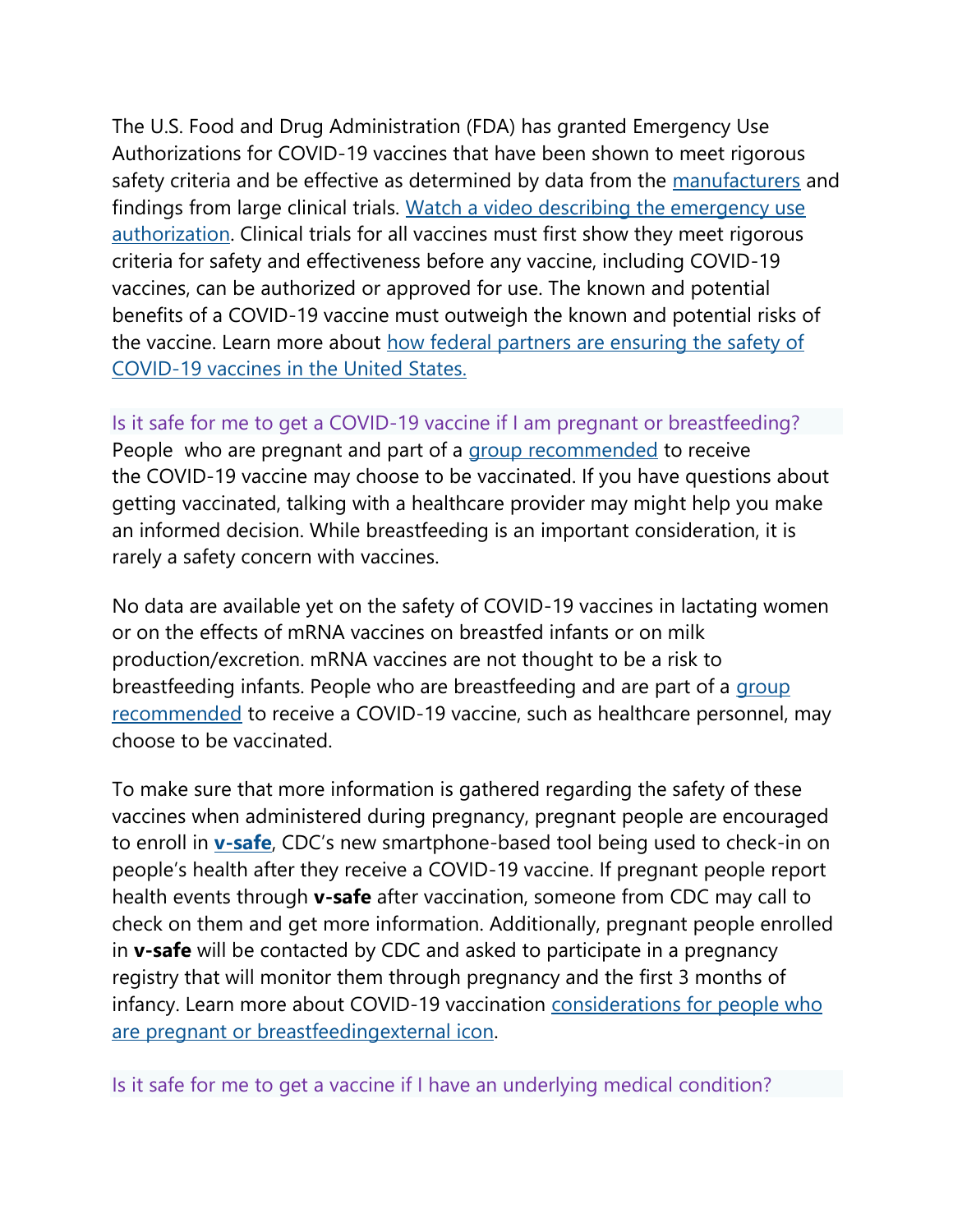People with underlying medical conditions can receive the FDA-authorized COVID-19 vaccines provided they have not had [an](https://www.cdc.gov/coronavirus/2019-ncov/vaccines/safety/allergic-reaction.html) [immediate or severe allergic](https://www.cdc.gov/coronavirus/2019-ncov/vaccines/safety/allergic-reaction.html)  [reaction](https://www.cdc.gov/coronavirus/2019-ncov/vaccines/safety/allergic-reaction.html) to a COVID-19 vaccine or to any of the ingredients in the vaccine. Learn more about vaccination [considerations for persons with underlying medical](https://www.cdc.gov/coronavirus/2019-ncov/vaccines/recommendations/underlying-conditions.html)  [conditions.](https://www.cdc.gov/coronavirus/2019-ncov/vaccines/recommendations/underlying-conditions.html) Vaccination is an important consideration for adults of any age with **certain underlying medical conditions** because they are at increased risk for severe illness from the virus that causes COVID-19.

#### Is there a risk of a severe allergic reaction if I receive the vaccine?

Serious problems from vaccination can happen, but they are rare. CDC has learned of reports that some people have experienced severe allergic reactions also known as anaphylaxis—after getting a COVID-19 vaccine. As an example, an allergic reaction is considered severe when a person needs to be treated with epinephrine or EpiPen<sup>®</sup> or if they must go to the hospital. Learn more about [COVID-19 vaccines and allergies.](https://www.cdc.gov/coronavirus/2019-ncov/vaccines/safety/allergic-reaction.html)

#### How do I report it if I have a problem or bad reaction after getting a COVID-19 vaccine?

If you get a COVID-19 vaccine and you think you might be having a severe allergic reaction after leaving the vaccination site, seek immediate medical care by calling 911.

You can report side effects and reactions using either v-safe or the Vaccine Adverse Event Reporting System (VAERS.)

- **[V-safe](https://www.cdc.gov/coronavirus/2019-ncov/vaccines/safety/vsafe.html)** is a new smartphone-based, after-vaccination health checker for people who receive COVID-19 vaccines. **V-safe** uses text messaging and web surveys from CDC to check in with vaccine recipients following COVID-19 vaccination. **Vsafe** also provides second vaccine dose reminders if needed, and telephone follow up to anyone who reports medically significant (important) adverse events.
- **Vaccine Adverse Event Reporting System (VAERS) external** *icon***</u> is the national** system that collects reports from healthcare professionals, vaccine manufacturers, and the public of adverse events that happen after vaccination; reports of adverse events that are unexpected, appear to happen more often than expected, or have unusual patterns are followed up with specific studies. Reports to VAERS help CDC monitor the safety of vaccines. If experts detect an unexpected adverse event, they quickly study it further to assess whether it is a true safety concern.